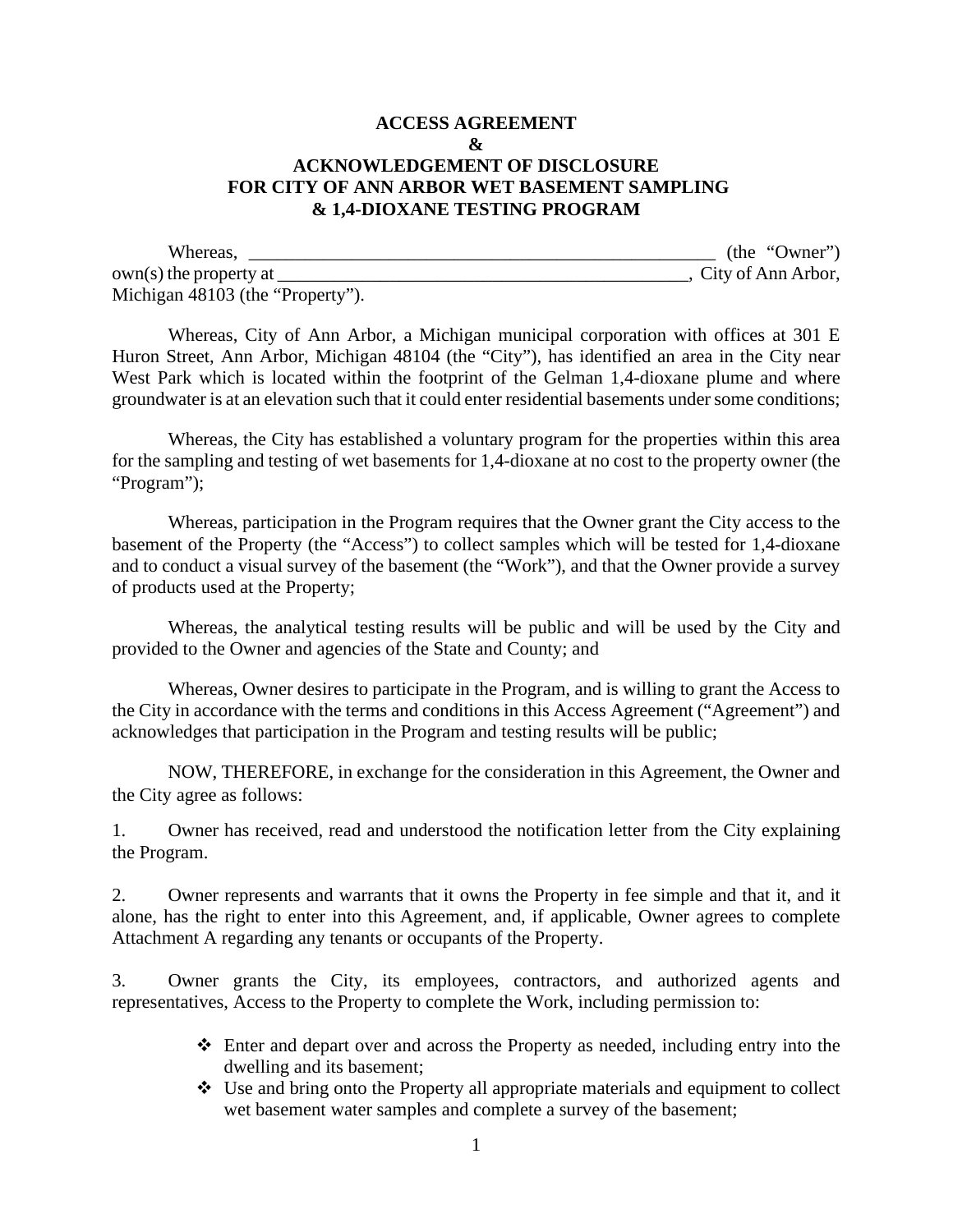- Conduct wet basement water sampling and analytical testing for 1,4-dioxane;
- Complete a visual survey of the basement and products and report.

4. The City, its employees, contractors, and authorized agents will perform the Work in compliance with the latest health and safety recommendations related to COVID-19 and the Governor's Emergency Orders, as applicable.

5. Owner acknowledges and agrees that the City will complete analytical testing on water sample(s) collected from the basement of the Property and a copy of the testing results will be used by the City and provided to the Owner, the State of Michigan Department of Environment, Great Lakes and Energy, and the Washtenaw County Public Health Department.

6. Owner further acknowledges and agrees that the samples, testing results, data and reports obtained or generated pursuant to this Agreement and the Program will be public and will be subject to disclosure in response to a request submitted under the Michigan Freedom of Information Act, PA 442 of 1976, MCL 15.231 et seq.

7. The City agrees that Owner's participation in the Program shall be at no cost to the Owner.

8. Owner further acknowledges that on sale of the Property and/or listing of the Property for sale, it may be required to disclose its participation in the Program, that water was collected from the basement of the Property, the results and/or reports of the analytical testing of samples collected from the Property, and other relevant information.

9. Owner represents and warrants that there are no unreasonably dangerous conditions on the Property, and Owner agrees it shall be liable for any bodily injuries or property damage that result from any such conditions and shall indemnify, defend and hold City harmless from and against any damages, costs, expenses, and/or losses that arise from any such conditions.

10. Owner agrees that this Agreement is not a waiver of and does not alter the City's governmental immunity or other immunity under law.

[Signatures on next page]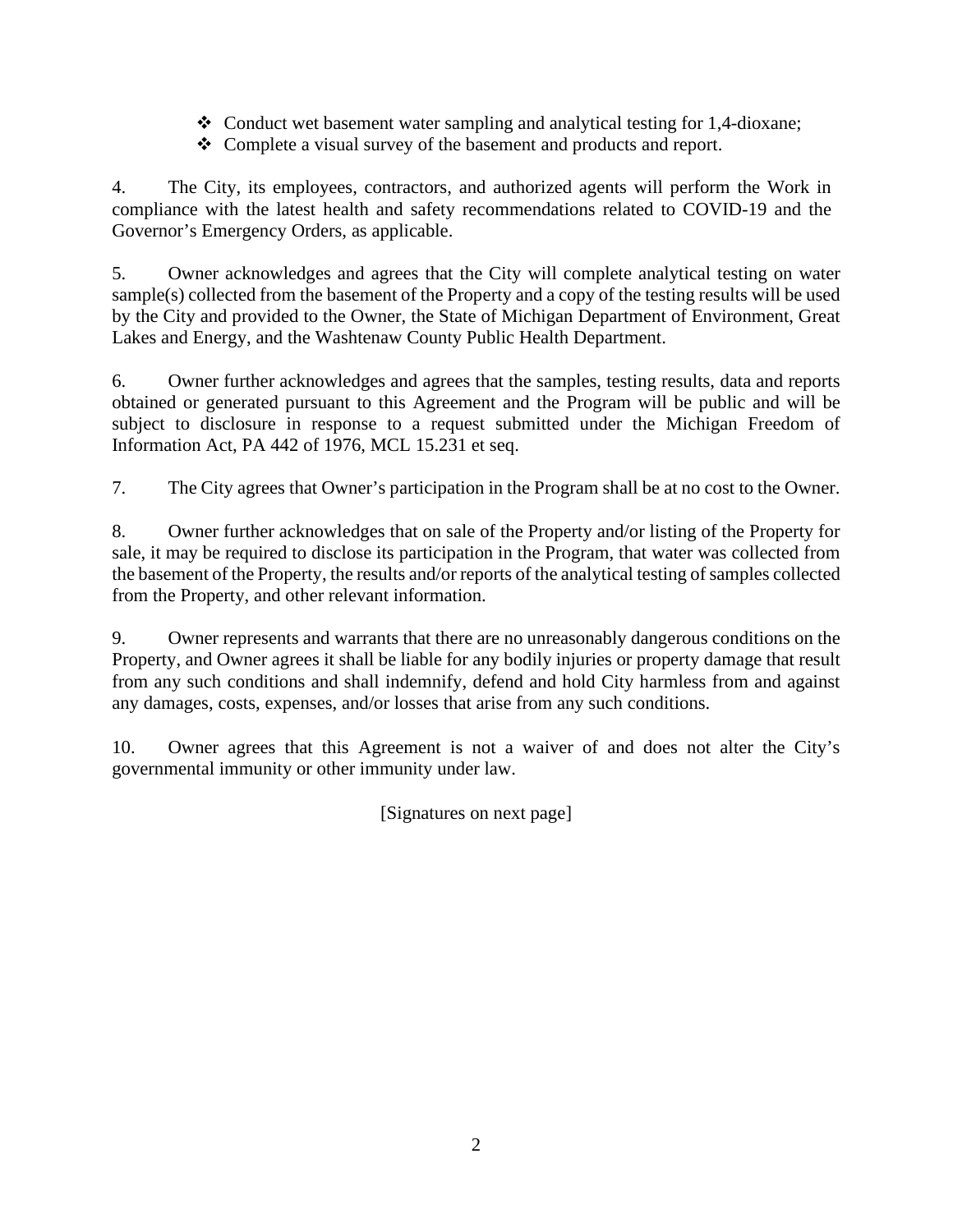| Dated this | day of | .2020 |
|------------|--------|-------|
|------------|--------|-------|

By \_\_\_\_\_\_\_\_\_\_\_\_\_\_\_\_\_\_\_\_\_\_\_\_\_\_\_\_  $\frac{1}{\sqrt{2}}$  ,  $\frac{1}{\sqrt{2}}$  ,  $\frac{1}{\sqrt{2}}$  ,  $\frac{1}{\sqrt{2}}$  ,  $\frac{1}{\sqrt{2}}$  ,  $\frac{1}{\sqrt{2}}$  ,  $\frac{1}{\sqrt{2}}$  ,  $\frac{1}{\sqrt{2}}$  ,  $\frac{1}{\sqrt{2}}$  ,  $\frac{1}{\sqrt{2}}$  ,  $\frac{1}{\sqrt{2}}$  ,  $\frac{1}{\sqrt{2}}$  ,  $\frac{1}{\sqrt{2}}$  ,  $\frac{1}{\sqrt{2}}$  ,  $\frac{1}{\sqrt{2}}$ 

OWNER: CITY OF ANN ARBOR

By \_\_\_\_\_\_\_\_\_\_\_\_\_\_\_\_\_\_\_\_\_\_\_\_\_\_\_\_ By \_\_\_\_\_\_\_\_\_\_\_\_\_\_\_\_\_\_\_\_\_\_\_\_\_\_\_\_ Interim City Administrator

Approved as to substance:

 Craig A. Hupy, P.E. Public Services Area Administrator

\_\_\_\_\_\_\_\_\_\_\_\_\_\_\_\_\_\_\_\_\_\_\_\_\_\_\_\_\_\_\_

\_\_\_\_\_\_\_\_\_\_\_\_\_\_\_\_\_\_\_\_\_\_\_\_\_\_\_\_\_\_\_

Approved as to form:

 Stephen K. Postema City Attorney